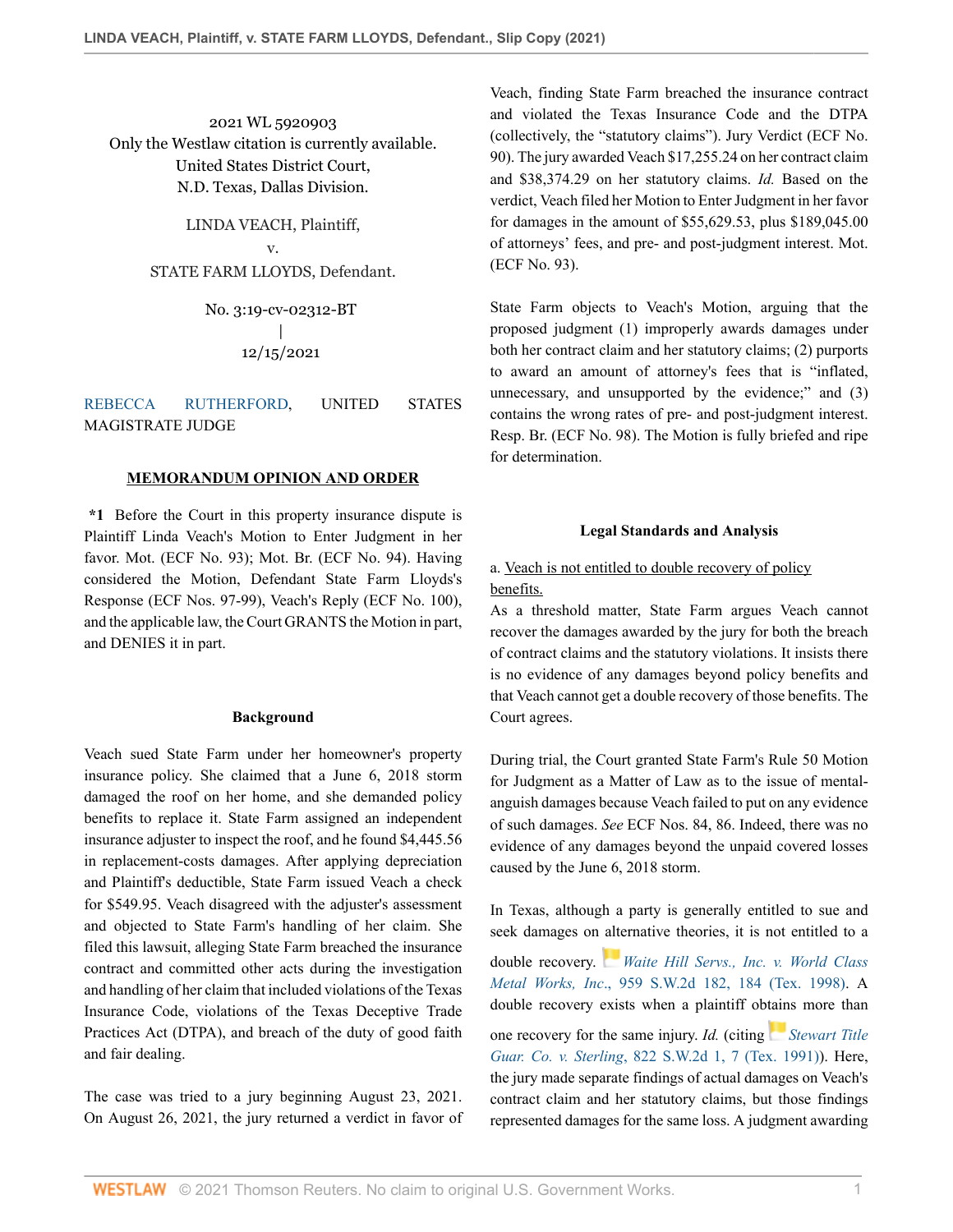Veach damages for the same loss under both theories of liability would constitute an impermissible double recovery. Therefore, Veach must elect one theory on which to recover. *Id.* The Court presumes Veach would elect the theory entitling her to the greatest damage award—the statutory claims— and will render judgment on the verdict in Veach's favor in the amount of \$38,374.20.<sup>[1](#page-3-0)</sup>

# <span id="page-1-0"></span>b. Veach is entitled only to reasonable and necessary attorneys' fees.

**\*2** As the prevailing party, Veach is entitled to recover reasonable and necessary at[torn](https://1.next.westlaw.com/Link/RelatedInformation/Flag?documentGuid=I97d90ea5798b11d9bf29e2067ad74e5b&transitionType=InlineKeyCiteFlags&originationContext=docHeaderFlag&Rank=0&ppcid=8d6b7728ae134d1995304925817cfdf9&contextData=(sc.Default) )eys' fees. [Tex. Civ. Prac.](http://www.westlaw.com/Link/Document/FullText?findType=L&pubNum=1000170&cite=TXCPS38.001&originatingDoc=I966099a05e5f11ec8337ad9f61f6c691&refType=LQ&originationContext=document&vr=3.0&rs=cblt1.0&transitionType=DocumentItem&contextData=(sc.Default)) [& Rem. Code § 38.001\(8\);](http://www.westlaw.com/Link/Document/FullText?findType=L&pubNum=1000170&cite=TXCPS38.001&originatingDoc=I966099a05e5f11ec8337ad9f61f6c691&refType=LQ&originationContext=document&vr=3.0&rs=cblt1.0&transitionType=DocumentItem&contextData=(sc.Default)) *[Kona Tech. Corp. v. S. Pac.](http://www.westlaw.com/Link/Document/FullText?findType=Y&serNum=2000490237&pubNum=0000506&originatingDoc=I966099a05e5f11ec8337ad9f61f6c691&refType=RP&fi=co_pp_sp_506_614&originationContext=document&vr=3.0&rs=cblt1.0&transitionType=DocumentItem&contextData=(sc.Default)#co_pp_sp_506_614) Transp. Co.*[, 225 F.3d 595, 614 \(5th Cir. 2000\)](http://www.westlaw.com/Link/Document/FullText?findType=Y&serNum=2000490237&pubNum=0000506&originatingDoc=I966099a05e5f11ec8337ad9f61f6c691&refType=RP&fi=co_pp_sp_506_614&originationContext=document&vr=3.0&rs=cblt1.0&transitionType=DocumentItem&contextData=(sc.Default)#co_pp_sp_506_614) ("Under Texas law, when a prevailing party in a breach of contract suit seeks attorneys' fees, an award of reasonable fees is mandatory under [Tex. Civ. Prac. & Rem. Code Ann. §](http://www.westlaw.com/Link/Document/FullText?findType=L&pubNum=1000170&cite=TXCPS38.001&originatingDoc=I966099a05e5f11ec8337ad9f61f6c691&refType=LQ&originationContext=document&vr=3.0&rs=cblt1.0&transitionType=DocumentItem&contextData=(sc.Default)) [38.001\(8\)](http://www.westlaw.com/Link/Document/FullText?findType=L&pubNum=1000170&cite=TXCPS38.001&originatingDoc=I966099a05e5f11ec8337ad9f61f6c691&refType=LQ&originationContext=document&vr=3.0&rs=cblt1.0&transitionType=DocumentItem&contextData=(sc.Default))."); *see also* [Tex. Ins. Code § 542.060;](http://www.westlaw.com/Link/Document/FullText?findType=L&pubNum=1000178&cite=TXINS542.060&originatingDoc=I966099a05e5f11ec8337ad9f61f6c691&refType=LQ&originationContext=document&vr=3.0&rs=cblt1.0&transitionType=DocumentItem&contextData=(sc.Default)) [Tex. Bus.](http://www.westlaw.com/Link/Document/FullText?findType=L&pubNum=1000168&cite=TXBCS17.50&originatingDoc=I966099a05e5f11ec8337ad9f61f6c691&refType=SP&originationContext=document&vr=3.0&rs=cblt1.0&transitionType=DocumentItem&contextData=(sc.Default)#co_pp_5ba1000067d06) [& Comm. Code § 17.50\(d\).](http://www.westlaw.com/Link/Document/FullText?findType=L&pubNum=1000168&cite=TXBCS17.50&originatingDoc=I966099a05e5f11ec8337ad9f61f6c691&refType=SP&originationContext=document&vr=3.0&rs=cblt1.0&transitionType=DocumentItem&contextData=(sc.Default)#co_pp_5ba1000067d06) And Veach requests \$189,045.00 for 353.77 hours of attorney and paralegal work on this case. State Farm objects that this amount is "inflated, unnecessary, and unsupported by the evidence." The Court determines that Veach is entitled to only \$115,723.00.

To assess what fees are reasonable and necessary, the Court considers:

(1) the time and labor required, the novelty and difficulty of the questions involved, and the skill required to perform the legal service properly; (2) the likelihood...that the acceptance of the particular employment will preclude other employment by the lawyer; (3) the fee customarily charged in the locality for similar legal services; (4) the amount involved and the results obtained; (5) the time limitations imposed by the client or by the circumstances; (6) the nature and length of the professional relationship with the client; (7) the experience, reputation, and ability of the lawyer or lawyers performing the services; and (8) whether the fee is fixed or contingent on results obtained or uncertainty [of co](https://1.next.westlaw.com/Link/RelatedInformation/Flag?documentGuid=I6f0361dee7c011d983e7e9deff98dc6f&transitionType=InlineKeyCiteFlags&originationContext=docHeaderFlag&Rank=0&ppcid=8d6b7728ae134d1995304925817cfdf9&contextData=(sc.Default) )llection before the

legal services have been rendered. *[Arthur Andersen &](http://www.westlaw.com/Link/Document/FullText?findType=Y&serNum=1997110555&pubNum=0000713&originatingDoc=I966099a05e5f11ec8337ad9f61f6c691&refType=RP&fi=co_pp_sp_713_818&originationContext=document&vr=3.0&rs=cblt1.0&transitionType=DocumentItem&contextData=(sc.Default)#co_pp_sp_713_818) Co. v. Perry Equip. Corp.*[, 945 S.W.2d 812, 818 \(Tex.](http://www.westlaw.com/Link/Document/FullText?findType=Y&serNum=1997110555&pubNum=0000713&originatingDoc=I966099a05e5f11ec8337ad9f61f6c691&refType=RP&fi=co_pp_sp_713_818&originationContext=document&vr=3.0&rs=cblt1.0&transitionType=DocumentItem&contextData=(sc.Default)#co_pp_sp_713_818) [1997\)](http://www.westlaw.com/Link/Document/FullText?findType=Y&serNum=1997110555&pubNum=0000713&originatingDoc=I966099a05e5f11ec8337ad9f61f6c691&refType=RP&fi=co_pp_sp_713_818&originationContext=document&vr=3.0&rs=cblt1.0&transitionType=DocumentItem&contextData=(sc.Default)#co_pp_sp_713_818). Accounting for the *Arthur Andersen* factors, the Court uses the lodestar method for [pro](https://1.next.westlaw.com/Link/RelatedInformation/Flag?documentGuid=Ib2215220683e11e9a6438b9dc1ba0379&transitionType=InlineKeyCiteFlags&originationContext=docHeaderFlag&Rank=0&ppcid=8d6b7728ae134d1995304925817cfdf9&contextData=(sc.Default) )ving the reasonableness and

necessity of attorneys' fees. *[Rohrmoos Venture v. UTSW](http://www.westlaw.com/Link/Document/FullText?findType=Y&serNum=2048139774&pubNum=0004644&originatingDoc=I966099a05e5f11ec8337ad9f61f6c691&refType=RP&fi=co_pp_sp_4644_490&originationContext=document&vr=3.0&rs=cblt1.0&transitionType=DocumentItem&contextData=(sc.Default)#co_pp_sp_4644_490) DVA Healthcare, LLP*[, 578 S.W.3d 469, 490 \(Tex. 2019\)](http://www.westlaw.com/Link/Document/FullText?findType=Y&serNum=2048139774&pubNum=0004644&originatingDoc=I966099a05e5f11ec8337ad9f61f6c691&refType=RP&fi=co_pp_sp_4644_490&originationContext=document&vr=3.0&rs=cblt1.0&transitionType=DocumentItem&contextData=(sc.Default)#co_pp_sp_4644_490).

Under the lodestar method, the determination of what [con](https://1.next.westlaw.com/Link/RelatedInformation/Flag?documentGuid=Ib2215220683e11e9a6438b9dc1ba0379&transitionType=InlineKeyCiteFlags&originationContext=docHeaderFlag&Rank=0&ppcid=8d6b7728ae134d1995304925817cfdf9&contextData=(sc.Default) )stitutes reasonable attorneys' fee involves two steps. *Id.* [at 484](http://www.westlaw.com/Link/Document/FullText?findType=Y&serNum=2048139774&pubNum=0004644&originatingDoc=I966099a05e5f11ec8337ad9f61f6c691&refType=RP&fi=co_pp_sp_4644_484&originationContext=document&vr=3.0&rs=cblt1.0&transitionType=DocumentItem&contextData=(sc.Default)#co_pp_sp_4644_484). First, the Court must determine the reasonable hours spent by counsel in the case and a reasonable hourly rate for such work. *Id*. The Court then multiplies the number of such hours by the applicable rate, the product of which is the base fee or lodestar. *Id*. The Court may then adjust the base lodestar up or down (apply a multiplier), if relevant factors

indicate an adjustment is necessary to reach reasonable fees

in the case. *Id*.

The lodestar method is a short-hand version of the *Arthur Andersen* factors and not a separate test or method. *Id*. at 496. The lodestar method is a focused and objective analysis of whether the fees sought are reasonable and necessary, yielding a base figure that reflects most *Arthur Andersen* factors and is thus presumptively reasonable. *Id.* But that figure is subject to adjustment if the presumption is overcome by other factors not accounted for in the base lodestar figure. *Id.* Consequently, the fact finder's starting point for calculating an attorneys' fee award is determining the reasonable hours worked multiplied by a reasonable hourly rate. *Id.* at 498. The fee claimant, or prevailing party, bears the burden of providing sufficient evidence on both counts. *Id.* Sufficient evidence includes, at a minimum, evidence of (1) particular services performed, (2) who performed those services, (3) approximately when the services were performed, (4) the reasonable amount of time required to perform the services, and (5) the reasonable hourly rate for each person performing such services. *Id.* This base lodestar figure should approximate the reasonable value of legal services provided in prosecuting or defending the prevailing party's claim through the litigation process. *Id.* Accordingly, there is a presumption that the base lodestar calculation, when supported by sufficient evidence, reflects the reasonable and necessary attorneys' fees that can be shifted to the nonprevailing party. *Id.* at 499.

**\*3** In view of the evidence, which includes affidavits from Veach's trial counsel and itemized billing statements, the Court finds that 349.77 hours (comprised of 209.65 attorney hours and 140.12 paralegal hours) was a reasonable amount of time for Veach's attorneys and their staff to litigate this insurance dispute and try the case to a jury over a four-day period. The Court also finds that a rate up to \$500.00 per hour is a reasonable rate to charge for time billed by Veach's trial attorneys, and \$150.00 per hour is a reasonable rate to charge for paralegal time. *[SortiumUSA, LLC v. Hunger](http://www.westlaw.com/Link/Document/FullText?findType=Y&serNum=2035268507&pubNum=0000999&originatingDoc=I966099a05e5f11ec8337ad9f61f6c691&refType=RP&fi=co_pp_sp_999_5&originationContext=document&vr=3.0&rs=cblt1.0&transitionType=DocumentItem&contextData=(sc.Default)#co_pp_sp_999_5)*,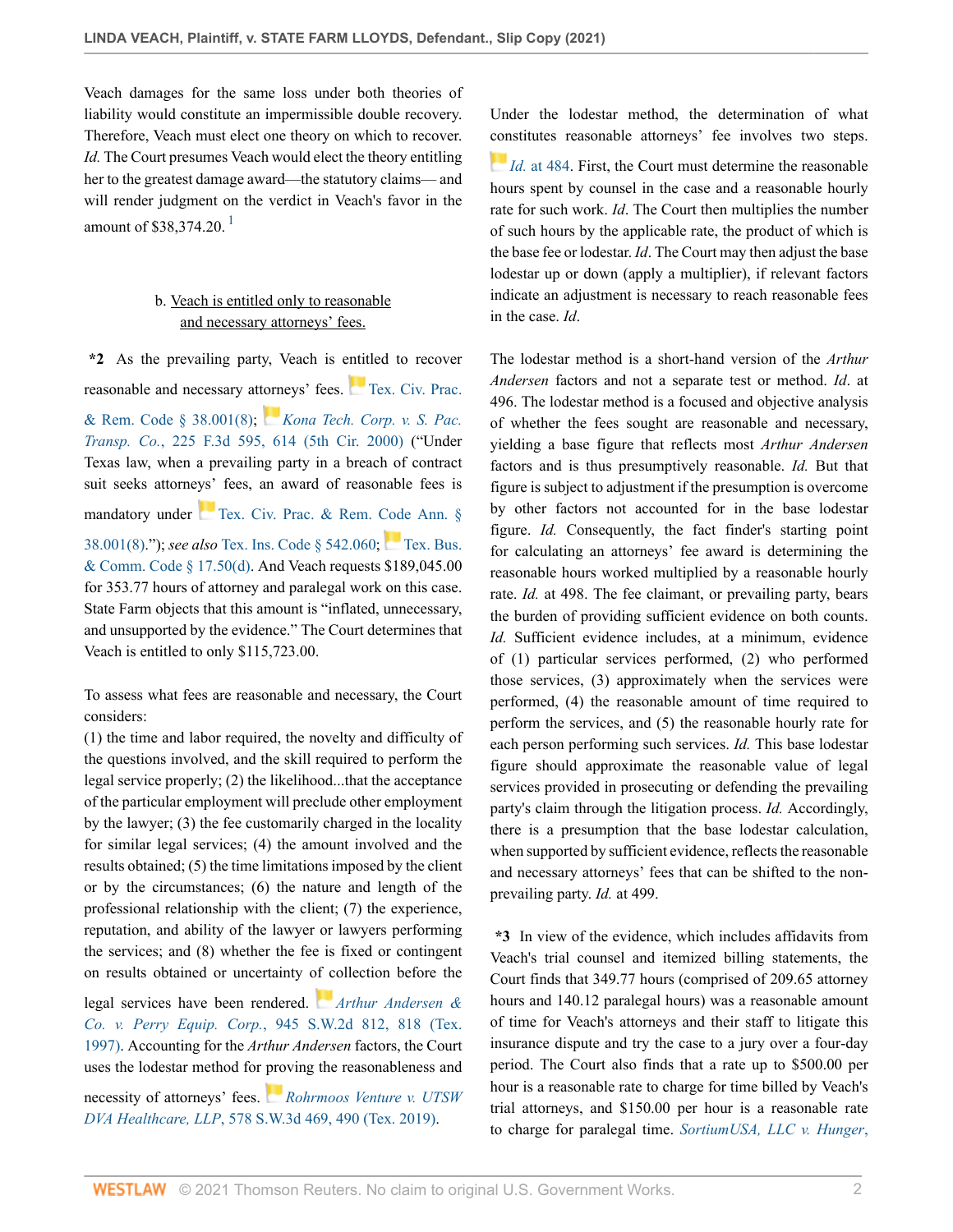[2015 WL 179025, at \\*5 \(N.D. Tex. Jan. 14, 2015\)](http://www.westlaw.com/Link/Document/FullText?findType=Y&serNum=2035268507&pubNum=0000999&originatingDoc=I966099a05e5f11ec8337ad9f61f6c691&refType=RP&fi=co_pp_sp_999_5&originationContext=document&vr=3.0&rs=cblt1.0&transitionType=DocumentItem&contextData=(sc.Default)#co_pp_sp_999_5) (Lynn, J.) (citing *[Davis v. Bd. of Sch. Comm'rs of Mobile Cnty.](http://www.westlaw.com/Link/Document/FullText?findType=Y&serNum=1976144529&pubNum=0000350&originatingDoc=I966099a05e5f11ec8337ad9f61f6c691&refType=RP&fi=co_pp_sp_350_868&originationContext=document&vr=3.0&rs=cblt1.0&transitionType=DocumentItem&contextData=(sc.Default)#co_pp_sp_350_868)*, [526 F.2d 865, 868 \(5th Cir. 1976\)](http://www.westlaw.com/Link/Document/FullText?findType=Y&serNum=1976144529&pubNum=0000350&originatingDoc=I966099a05e5f11ec8337ad9f61f6c691&refType=RP&fi=co_pp_sp_350_868&originationContext=document&vr=3.0&rs=cblt1.0&transitionType=DocumentItem&contextData=(sc.Default)#co_pp_sp_350_868) ("It is well-established that the Court may use its own expertise and judgment to independently assess the hourly rates charged for attorneys'

services.")); *see [Aperia Sols., Inc. v. Evance, Inc.](http://www.westlaw.com/Link/Document/FullText?findType=Y&serNum=2054352218&pubNum=0000999&originatingDoc=I966099a05e5f11ec8337ad9f61f6c691&refType=RP&originationContext=document&vr=3.0&rs=cblt1.0&transitionType=DocumentItem&contextData=(sc.Default))*, 2021 [WL 3710563,](http://www.westlaw.com/Link/Document/FullText?findType=Y&serNum=2054352218&pubNum=0000999&originatingDoc=I966099a05e5f11ec8337ad9f61f6c691&refType=RP&originationContext=document&vr=3.0&rs=cblt1.0&transitionType=DocumentItem&contextData=(sc.Default)) a \*3 (N.D. Tex. Aug. 19, 2021) (Starr, J.); *see also [Merge Office Interiors, Inc. v. Alfa Adhesives,](http://www.westlaw.com/Link/Document/FullText?findType=Y&serNum=2050895200&pubNum=0000999&originatingDoc=I966099a05e5f11ec8337ad9f61f6c691&refType=RP&fi=co_pp_sp_999_2&originationContext=document&vr=3.0&rs=cblt1.0&transitionType=DocumentItem&contextData=(sc.Default)#co_pp_sp_999_2) Inc.*[, 2020 WL 2115645, at \\*2 \(N.D. Tex. May 3, 2020\)](http://www.westlaw.com/Link/Document/FullText?findType=Y&serNum=2050895200&pubNum=0000999&originatingDoc=I966099a05e5f11ec8337ad9f61f6c691&refType=RP&fi=co_pp_sp_999_2&originationContext=document&vr=3.0&rs=cblt1.0&transitionType=DocumentItem&contextData=(sc.Default)#co_pp_sp_999_2) (Lynn, C.J.) (determining reasonableness of hourly rates "[b]ased on the Court's knowledge of rates charged for legal services by attorneys with the level of skill, competence, and ability of Plaintiff's counsel and paralegal in the Dallas legal community, and its experience in setting attorney[s'] fees in other cases").

The record does not contain sufficient evidence to support a finding that \$800.00 per hour—or \$1,600.00 per hour is a reasonable rate for attorney Chad Wilson's time. To the contrary, evidence in the form of expert-opinion testimony from another recent case involving Chad Wilson proves that \$500.00 per hour is a reasonable rate for attorney Chad Wilson's time. There also is insufficient evidence in the record to support a finding that \$300.00 per hour is a reasonable rate for any professional time that appears on any billing statement when there is no affidavit or other evidence identifying the attorney or other professional who billed the time or that person's experience. Accordingly, the Court will not include in the lodestar calculation any time for any attorney other than Robert House and Chad Wilson.

The Court finds that the resulting lodestar is \$115,723.00. This amount represents 90.80 hours billed by attorney Robert House at the rate of \$450.00 per hour, 118.85 hours billed by attorney Chad Wilson at the rate of \$500.00 per hour, and 102.92 hours billed by various paralegals at \$150.00 per hour. The Court finds this amount reflects the reasonable and necessary attorneys' fees to which Veach is entitled as the prevailing party.

> c. Veach is entitled to pre- and post-judgment interest and a statutory penalty.

Finally, Veach is entitled to pre- and post-judgment interest and a statutory penalty but not at the rates she requests in her Motion.

Prejudgment interest is compensation for the lost use of money ow[ed a](https://1.next.westlaw.com/Link/RelatedInformation/Flag?documentGuid=I95668233d4f711e2a160cacff148223f&transitionType=InlineKeyCiteFlags&originationContext=docHeaderFlag&Rank=0&ppcid=8d6b7728ae134d1995304925817cfdf9&contextData=(sc.Default) )s damages. *Agredano*[, 2021 WL 4228340, at](http://www.westlaw.com/Link/Document/FullText?findType=Y&serNum=2054516011&pubNum=0000999&originatingDoc=I966099a05e5f11ec8337ad9f61f6c691&refType=RP&fi=co_pp_sp_999_13&originationContext=document&vr=3.0&rs=cblt1.0&transitionType=DocumentItem&contextData=(sc.Default)#co_pp_sp_999_13) [\\*13](http://www.westlaw.com/Link/Document/FullText?findType=Y&serNum=2054516011&pubNum=0000999&originatingDoc=I966099a05e5f11ec8337ad9f61f6c691&refType=RP&fi=co_pp_sp_999_13&originationContext=document&vr=3.0&rs=cblt1.0&transitionType=DocumentItem&contextData=(sc.Default)#co_pp_sp_999_13) (citing *Phillips v. Bramlett*[, 407 S.W.3d 229, 238 \(Tex.](http://www.westlaw.com/Link/Document/FullText?findType=Y&serNum=2030744510&pubNum=0004644&originatingDoc=I966099a05e5f11ec8337ad9f61f6c691&refType=RP&fi=co_pp_sp_4644_238&originationContext=document&vr=3.0&rs=cblt1.0&transitionType=DocumentItem&contextData=(sc.Default)#co_pp_sp_4644_238) [2013\)](http://www.westlaw.com/Link/Document/FullText?findType=Y&serNum=2030744510&pubNum=0004644&originatingDoc=I966099a05e5f11ec8337ad9f61f6c691&refType=RP&fi=co_pp_sp_4644_238&originationContext=document&vr=3.0&rs=cblt1.0&transitionType=DocumentItem&contextData=(sc.Default)#co_pp_sp_4644_238)). An award of prejudgment interest reflects only simple interest on the principal, not including attorneys' fees or court costs. *Agredano*[, 2021 WL 4228340, at \\*13 \(citing Tex. Fin.](http://www.westlaw.com/Link/Document/FullText?findType=Y&serNum=2054516011&pubNum=0000999&originatingDoc=I966099a05e5f11ec8337ad9f61f6c691&refType=RP&fi=co_pp_sp_999_13&originationContext=document&vr=3.0&rs=cblt1.0&transitionType=DocumentItem&contextData=(sc.Default)#co_pp_sp_999_13) [Code § 304.104\).](http://www.westlaw.com/Link/Document/FullText?findType=Y&serNum=2054516011&pubNum=0000999&originatingDoc=I966099a05e5f11ec8337ad9f61f6c691&refType=RP&fi=co_pp_sp_999_13&originationContext=document&vr=3.0&rs=cblt1.0&transitionType=DocumentItem&contextData=(sc.Default)#co_pp_sp_999_13) Prejudgment interest accrues from the date that the suit was filed to the day before judgment is rendered. *Ventling v. Johnson*[, 466 S.W.3d 143, 152 \(Tex. 2015\)](http://www.westlaw.com/Link/Document/FullText?findType=Y&serNum=2036243825&pubNum=0004644&originatingDoc=I966099a05e5f11ec8337ad9f61f6c691&refType=RP&fi=co_pp_sp_4644_152&originationContext=document&vr=3.0&rs=cblt1.0&transitionType=DocumentItem&contextData=(sc.Default)#co_pp_sp_4644_152).

Under Texas law, a court must determine the prejudgment interest rate by referring to the post-judgment rate. [Tex. Fin.](http://www.westlaw.com/Link/Document/FullText?findType=L&pubNum=1015460&cite=TXFIS304.103&originatingDoc=I966099a05e5f11ec8337ad9f61f6c691&refType=LQ&originationContext=document&vr=3.0&rs=cblt1.0&transitionType=DocumentItem&contextData=(sc.Default)) [Code § 304.103.](http://www.westlaw.com/Link/Document/FullText?findType=L&pubNum=1015460&cite=TXFIS304.103&originatingDoc=I966099a05e5f11ec8337ad9f61f6c691&refType=LQ&originationContext=document&vr=3.0&rs=cblt1.0&transitionType=DocumentItem&contextData=(sc.Default)) The post-judgment interest rate in Texas is "five percent a year if the prime rate as published by the Board of Governors of the Federal Reserve System...is less than five percent." Tex. Fin. Code  $\S$  304.003(c)(2). The current prime rate is 3.25 percent. *Bank Prime Rate*, Board of Governors of the Federal Reserve System, Selected Interest Rates, https://www.federalreserve.gov/releases/h15/ default.html (last visited Dec. 10, 2021). Accordingly, the prejudgment interest rate is five percent of her claims, and Veach is entitled to the five-percent rate from the date filed on July 31, 2019 to judgment.

**\*4** Additionally, an insurer that violates the Prompt Payment Act "is liable to pay the holder of the policy...simple interest on the amount of the claim as damages each year at the rate determined on the date of judgment by adding five percent to the interest rate." [Tex. Ins. Code § 542.060\(c\);](http://www.westlaw.com/Link/Document/FullText?findType=L&pubNum=1000178&cite=TXINS542.060&originatingDoc=I966099a05e5f11ec8337ad9f61f6c691&refType=SP&originationContext=document&vr=3.0&rs=cblt1.0&transitionType=DocumentItem&contextData=(sc.Default)#co_pp_4b24000003ba5) *[Perez v.](http://www.westlaw.com/Link/Document/FullText?findType=Y&serNum=2053526931&pubNum=0000999&originatingDoc=I966099a05e5f11ec8337ad9f61f6c691&refType=RP&fi=co_pp_sp_999_6&originationContext=document&vr=3.0&rs=cblt1.0&transitionType=DocumentItem&contextData=(sc.Default)#co_pp_sp_999_6) [Allstate Vehicle & Prop. Ins. Co.](http://www.westlaw.com/Link/Document/FullText?findType=Y&serNum=2053526931&pubNum=0000999&originatingDoc=I966099a05e5f11ec8337ad9f61f6c691&refType=RP&fi=co_pp_sp_999_6&originationContext=document&vr=3.0&rs=cblt1.0&transitionType=DocumentItem&contextData=(sc.Default)#co_pp_sp_999_6)*, 2021 WL 1662477, at \*6 [\(N.D. Tex. Apr. 28, 2021\)](http://www.westlaw.com/Link/Document/FullText?findType=Y&serNum=2053526931&pubNum=0000999&originatingDoc=I966099a05e5f11ec8337ad9f61f6c691&refType=RP&fi=co_pp_sp_999_6&originationContext=document&vr=3.0&rs=cblt1.0&transitionType=DocumentItem&contextData=(sc.Default)#co_pp_sp_999_6) (Lindsay, J.). This statutory penalty is in addition to and separate from prejudgment interest. [Tex.](http://www.westlaw.com/Link/Document/FullText?findType=L&pubNum=1000178&cite=TXINS542.060&originatingDoc=I966099a05e5f11ec8337ad9f61f6c691&refType=SP&originationContext=document&vr=3.0&rs=cblt1.0&transitionType=DocumentItem&contextData=(sc.Default)#co_pp_4b24000003ba5) [Ins. Code § 542.060\(c\)](http://www.westlaw.com/Link/Document/FullText?findType=L&pubNum=1000178&cite=TXINS542.060&originatingDoc=I966099a05e5f11ec8337ad9f61f6c691&refType=SP&originationContext=document&vr=3.0&rs=cblt1.0&transitionType=DocumentItem&contextData=(sc.Default)#co_pp_4b24000003ba5) ("Nothing in this subsection prevents the award of prejudgment interest on the amount of the claim, as provided by law."); *Agranado*[, 2021 WL 4228340, at](http://www.westlaw.com/Link/Document/FullText?findType=Y&serNum=2054516011&pubNum=0000999&originatingDoc=I966099a05e5f11ec8337ad9f61f6c691&refType=RP&fi=co_pp_sp_999_14&originationContext=document&vr=3.0&rs=cblt1.0&transitionType=DocumentItem&contextData=(sc.Default)#co_pp_sp_999_14) [\\*11-12, 13-14](http://www.westlaw.com/Link/Document/FullText?findType=Y&serNum=2054516011&pubNum=0000999&originatingDoc=I966099a05e5f11ec8337ad9f61f6c691&refType=RP&fi=co_pp_sp_999_14&originationContext=document&vr=3.0&rs=cblt1.0&transitionType=DocumentItem&contextData=(sc.Default)#co_pp_sp_999_14) (awarding both the statutory penalty interest and prejudgment interest); *see Perez*[, 2021 WL 1662477, at](http://www.westlaw.com/Link/Document/FullText?findType=Y&serNum=2053526931&pubNum=0000999&originatingDoc=I966099a05e5f11ec8337ad9f61f6c691&refType=RP&fi=co_pp_sp_999_7&originationContext=document&vr=3.0&rs=cblt1.0&transitionType=DocumentItem&contextData=(sc.Default)#co_pp_sp_999_7) [\\*6-7](http://www.westlaw.com/Link/Document/FullText?findType=Y&serNum=2053526931&pubNum=0000999&originatingDoc=I966099a05e5f11ec8337ad9f61f6c691&refType=RP&fi=co_pp_sp_999_7&originationContext=document&vr=3.0&rs=cblt1.0&transitionType=DocumentItem&contextData=(sc.Default)#co_pp_sp_999_7). The penalty awarded accrues beginning on the date the claim was required to be paid. Tex. Ins. Code  $\S$  542.060(c).

To ensure timely processing and payment of claims, the PPA requires insurers to pay a claim within sixty days of receiving "all of the items, statements, and forms reasonably requested and required" of the insured and states that the insurer shall pay damages as provided by [section 542.060](http://www.westlaw.com/Link/Document/FullText?findType=L&pubNum=1000178&cite=TXINS542.060&originatingDoc=I966099a05e5f11ec8337ad9f61f6c691&refType=LQ&originationContext=document&vr=3.0&rs=cblt1.0&transitionType=DocumentItem&contextData=(sc.Default)) if it fails to do so.